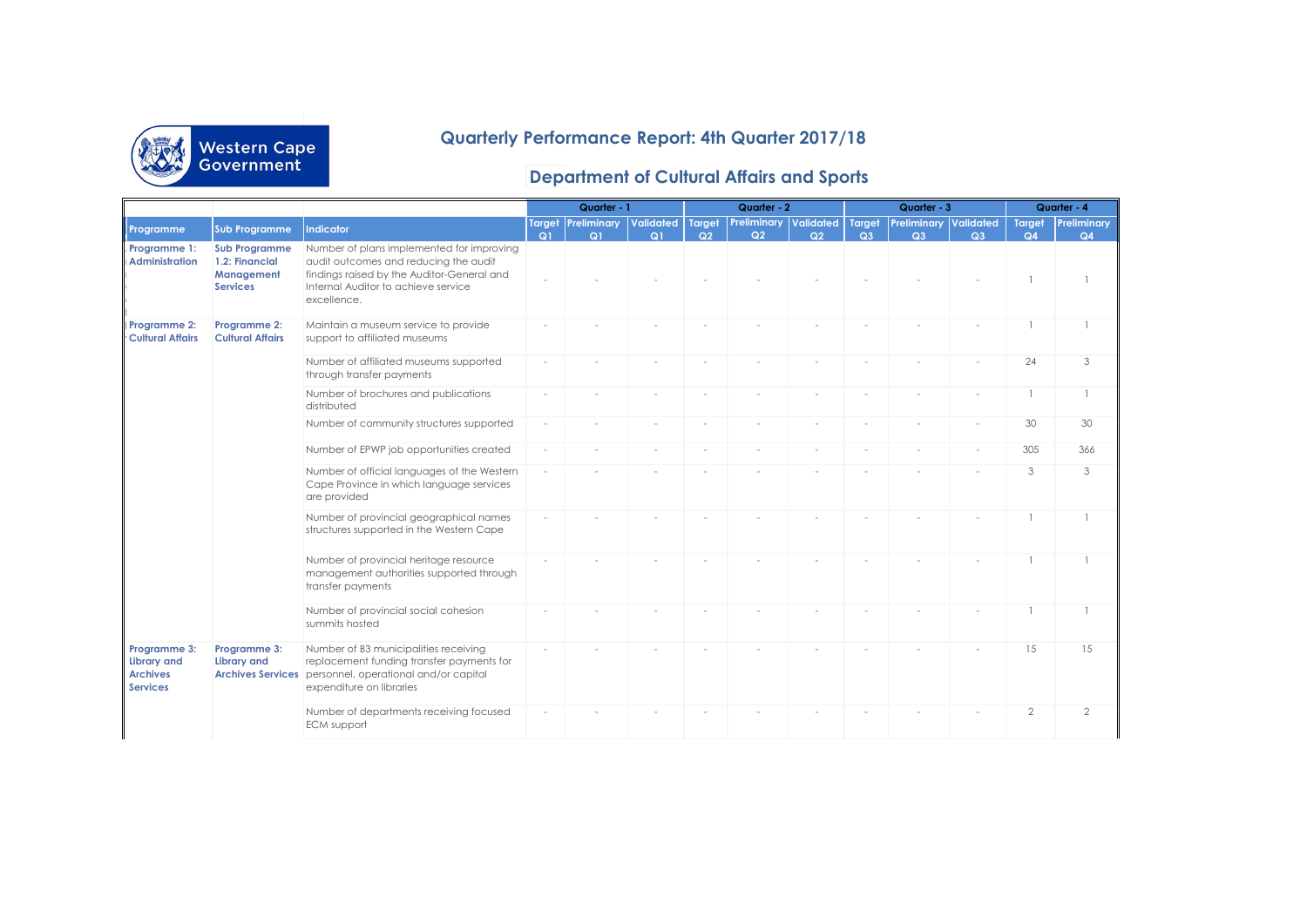|                                         |                                                               | Number of existing facility upgraded for<br>public library purposes                                                                                          |                |    |                |                |                |                |    |              |    | $\overline{2}$ | $\overline{2}$ |
|-----------------------------------------|---------------------------------------------------------------|--------------------------------------------------------------------------------------------------------------------------------------------------------------|----------------|----|----------------|----------------|----------------|----------------|----|--------------|----|----------------|----------------|
|                                         |                                                               | Number of libraries with public internet<br>access                                                                                                           |                |    |                |                |                |                |    |              |    | 223            | 223            |
|                                         |                                                               | Number of library service points                                                                                                                             |                |    |                |                |                |                |    |              |    | 373            | 373            |
|                                         |                                                               | Number of library staff posts funded through<br>replacement funding                                                                                          |                |    |                |                |                |                |    |              |    | 235            | 239            |
|                                         |                                                               | Number of municipalities receiving Metro<br>Library Grant transfer payments for<br>upgrading and maintenance of libraries                                    |                |    |                |                |                |                |    |              |    |                | 1              |
|                                         |                                                               | Number of New libraries built                                                                                                                                |                |    |                |                |                |                |    |              |    |                | $\mathbf{2}$   |
| Programme 1:<br><b>Administration</b>   | <b>Sub Programme</b><br>1.3:<br>Management<br><b>Services</b> | Number of evaluations conducted<br>(monitoring and evaluation-related)                                                                                       |                |    |                |                |                |                |    |              |    |                | 1              |
|                                         |                                                               | Number of quarterly performance<br>monitoring reports compiled                                                                                               | $\overline{1}$ |    | $\overline{1}$ | $\overline{1}$ | $\mathbf{1}$   |                |    | $\mathbf{1}$ | 1  | 1              | 1              |
|                                         |                                                               | Number of service delivery improvement<br>initiatives implemented in line with Batho Pele                                                                    |                |    |                | $\overline{1}$ | $\mathbf{1}$   |                |    |              |    |                | 1              |
|                                         |                                                               | Number of UAMPs submitted                                                                                                                                    |                |    |                |                |                |                |    |              |    |                | 1              |
| Programme 2:<br><b>Cultural Affairs</b> | Programme 2:<br><b>Cultural Affairs</b>                       | Number of arts and culture organisations<br>supported through transfer payments,<br>including the WCCC                                                       |                |    |                | 30             | $\overline{4}$ | $\overline{4}$ | 20 | 45           | 49 | ÷,             | 9              |
|                                         |                                                               | Number of community<br>conversation/dialogues conducted                                                                                                      |                |    |                |                | $\overline{4}$ | $\overline{4}$ |    |              |    | 3              | ÷,             |
|                                         |                                                               | Number of geographical names verified and<br>reviewed by the Western Cape Provincial<br>Geographical Names Committee                                         | 85             | 92 | 92             | 85             | 85             | 85             | 85 | 85           | 85 | 85             | 78             |
|                                         |                                                               | Number of language co-ordinating<br>structures supported                                                                                                     |                |    |                |                |                |                |    |              |    |                | 1              |
|                                         |                                                               | Number of national and historical days<br>celebrated                                                                                                         | $\overline{1}$ |    | $\overline{1}$ | $\mathbf{1}$   | $\overline{2}$ | $\overline{2}$ |    |              |    |                | ÷.             |
|                                         |                                                               | Number of practitioners benefiting from<br>capacity building opportunities                                                                                   | 30             | 83 | 83             | 115            | 111            | 111            | 66 | 84           | 84 | 15             | 62             |
|                                         |                                                               | Number of projects addressing the legislative<br>mandate to promote multilingualism,<br>previously marginalised indigenous<br>languages and SA Sign Language | $\overline{1}$ |    | $\overline{1}$ | $\overline{2}$ | $\overline{2}$ | $\overline{2}$ |    | $\mathbf{1}$ | 1  | $\overline{2}$ | $\overline{2}$ |